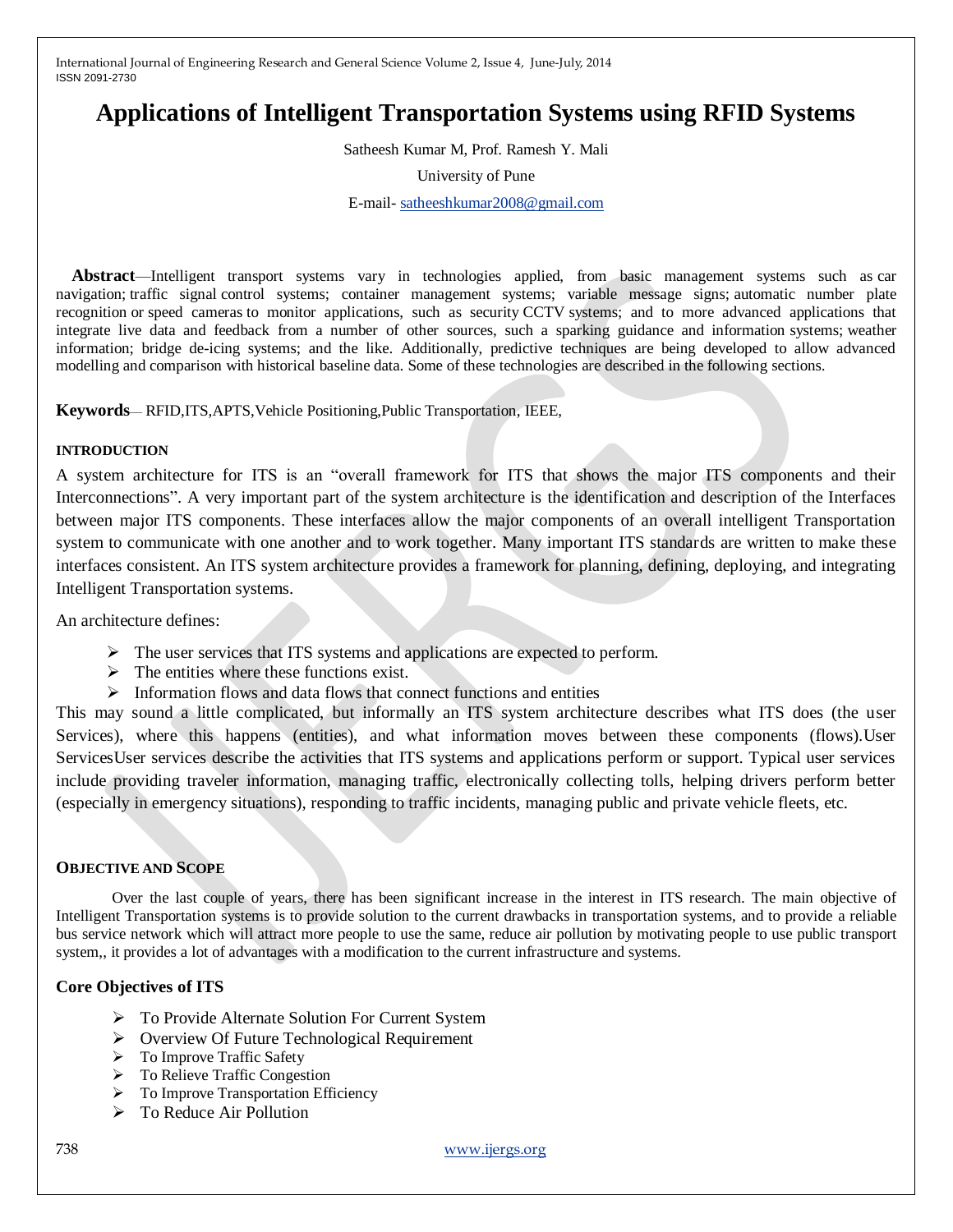# **PROJECTDESCRIPTION**

In the proposed system the Passive RFID tags are fitted on the roofs busses used for public transportation and the RFID readers/receivers are placed on each and every bus stops with the micro-controller unit which has unique bus stop identification number stored on the non-volatile memory, these receivers which are placed in bus stops are interconnected through wired LAN network with the use of routers to connect different nodes to the server, The Microcontroller module on each bus stops also have a ethernet data transmitter which converts the serial information from the controller to ethernet packets using telnet application.

The bus identification number through passive RFID tag are sent to a centralized server with the help ethernet network, The bus route information and the bus running information is estimated and stored in a database server where it can be linked with internet or an SMS server (short messaging service) Whenever the user needs the information on a particular route bus, he/she can send a short message to the server requesting the Particular Bus status or he/she can request the Busses running through that particular route or he/she can access the database information using internet. The distance between each bus stops are mapped in the server and the accordingly the distance and expected time is also sent along with the user request.



#### Figure 1: Block Diagram

# **MICROCONTROLLER**

A microcontroller is a small computer on a single integrated circuit containing a processor core, memory,programmable and input/output peripherals. Program memory in the form of NOR flash or OTP ROM is also often included on chip, as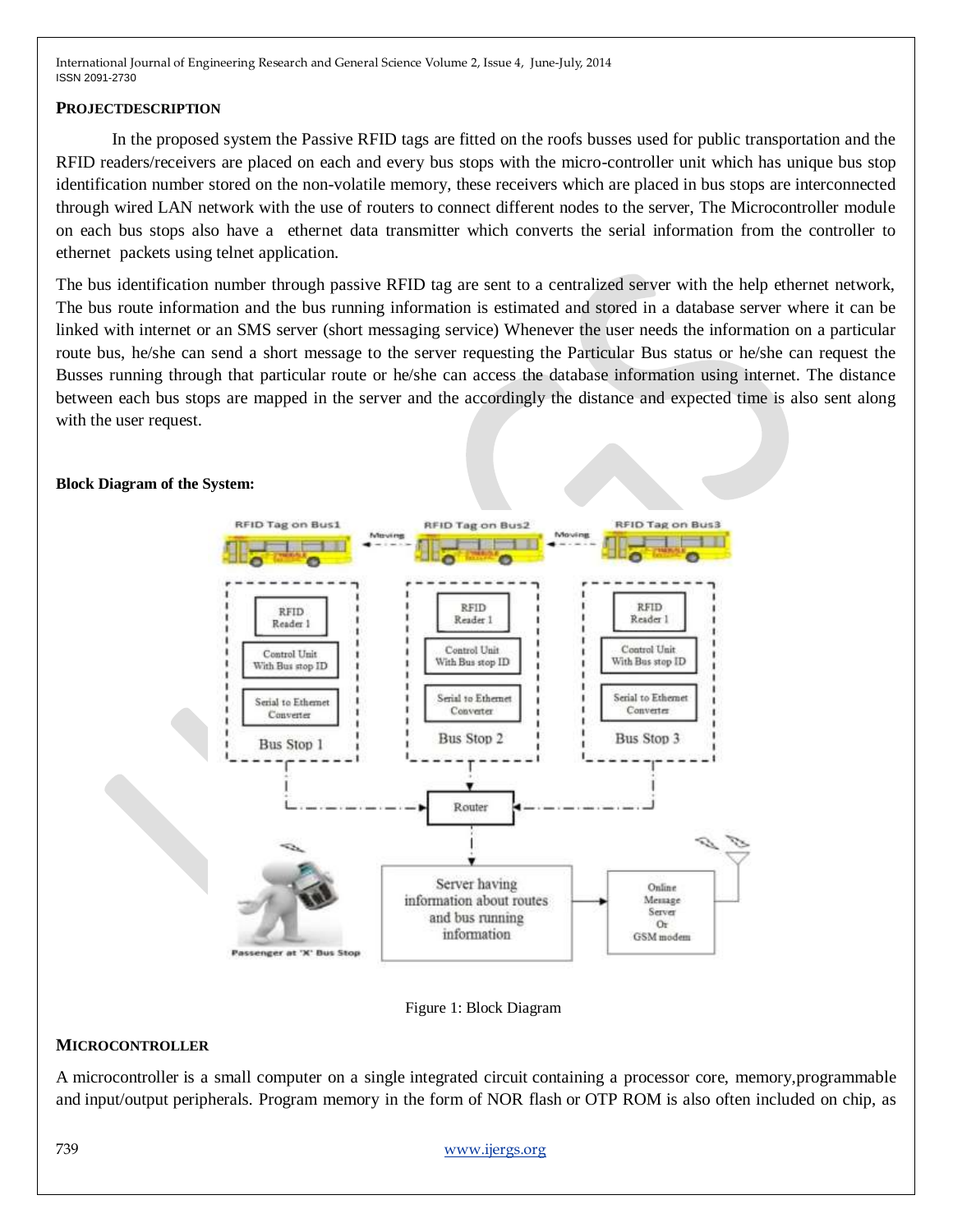well as a typically small amount of RAM. Microcontrollers are designed for embedded applications, in contrast to the microprocessors used in personal computers or other general purpose applications.

Microcontrollers are used in automatically controlled products and devices, such as automobile engine control systems, implantable medical devices, remote controls, office machines, appliances, power tools, toys and other embedded systems. By reducing the size and cost compared to a design that uses a separate microprocessor, memory, and input/output devices, microcontrollers make it economical to digitally control even more devices and processes. Mixed signal microcontrollers are common, integrating analog components needed to control non-digital electronic systems.

The Microcontroller used in the proposed system is general purpose PIC18F43K22 controller with two serial UART (Universal Asynchronous Receiver and Transmitter).The UART1 is connected to the RFID reader or receiver and the UART2 is connected to the Stellaris Serial to Ethernet converter. The Bus stop ID is saved in the NVM (Non Volatile Memory) of controller. The controller sends the bus stop ID on UART2 along with the received Tag information. The overall UART1 and UART2 communication is carried out at 115200 baud rate.

# **RFID TRANSPONDERS**

A standard RFID based system consists of transponders (which are also referred to as tags), readers, radio frequency modules, antennas and host computers. The tags are small electronic devices that reflect and modify received continuous radio wave signals which are retrieved over the air by the reader. It is hard to sub divided the types of tags or systems into one or two categories. Tags can vary from being read only to read/write, and they can also be either active or passive. The RFID systems may vary with their transmission methods or the frequency they operate on. Whatever their configuration, their suitability for application to ITS is undeniable. The Reader may be fixed or movable. Fixed readers create a zone for the interrogation with the Tags fixed in the objects. This zone is tightly controlled within the range of the reader. The fixed reader identifies the movement of the Tags into and out of the zone. Mobile readers are handheld devices or fixed in moving vehicles.

The interrogation between the Tag and the Reader is done in different ways depending on the radio frequency band used by the Tag. Some Tags use near field in which Low and High frequency radio waves are used. In this condition, the tag and the Reader will be closely coupled through radio frequencies. The Tag is capable of modulating the signals of the reader by changing its electrical load.



Figure 2: RFID Transponders

Through changing the load between the lower and higher loads, the Tag can produce a change which can be detected by the reader. The Tags using UHF and Higher frequencies require a different approach. Here the Tag is more than one radio length away from the reader and back scatters the signal.

# 740 [www.ijergs.org](http://www.ijergs.org/)